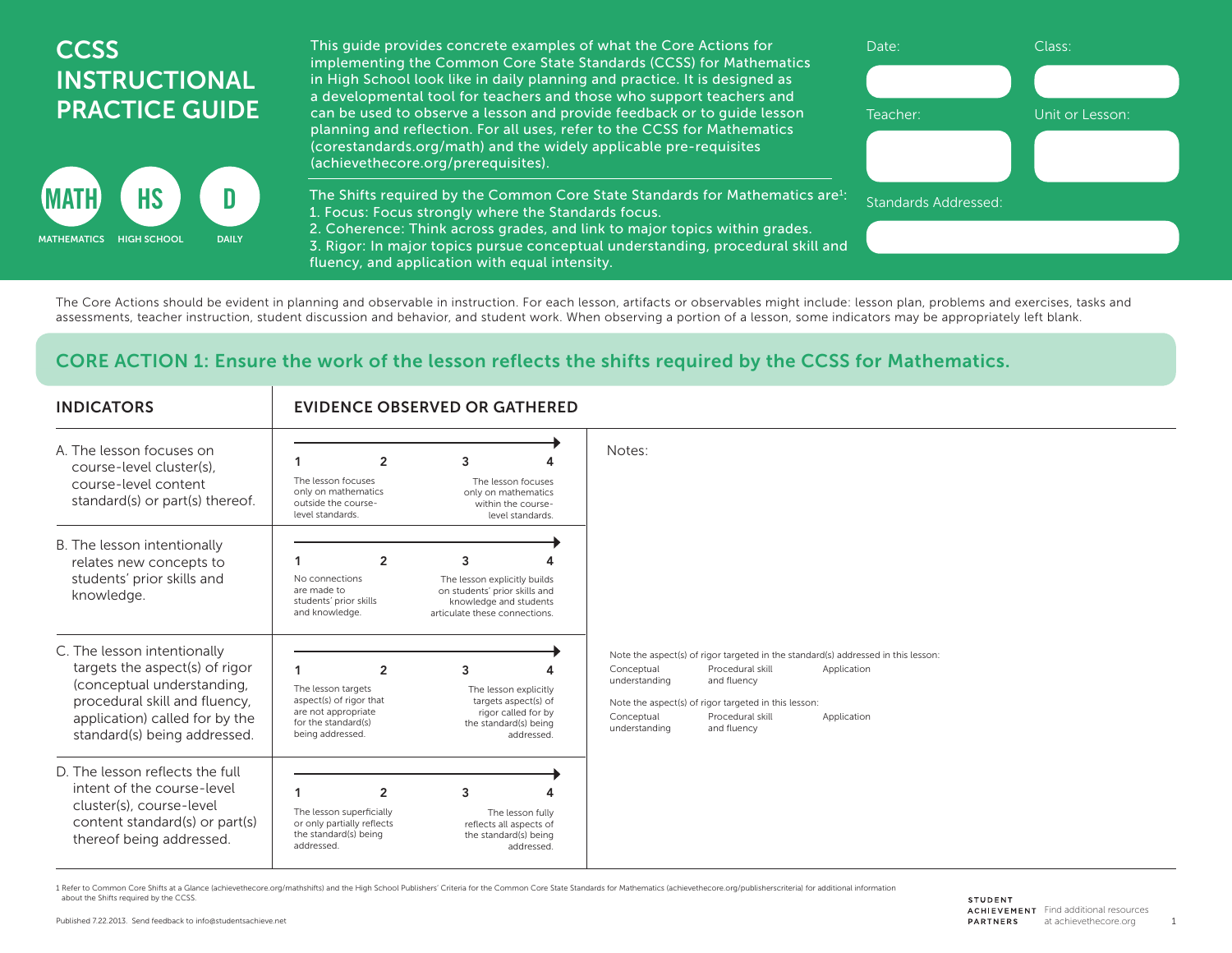## CORE ACTION 2: Employ instructional practices that allow all students to master the content of the lesson.

| <b>INDICATORS</b>                                                                                                                                                       | <b>EVIDENCE OBSERVED OR GATHERED<sup>2</sup></b>                                                                                      |                                                                                                                        |        |  |  |  |  |  |
|-------------------------------------------------------------------------------------------------------------------------------------------------------------------------|---------------------------------------------------------------------------------------------------------------------------------------|------------------------------------------------------------------------------------------------------------------------|--------|--|--|--|--|--|
| A. The teacher uses<br>explanations, representations,<br>and/or examples to make<br>the mathematics of the<br>lesson explicit.                                          | 1<br>$\overline{2}$<br>Teacher instruction<br>is limited to<br>showing how to<br>get the answer.                                      | 3<br>Teacher instruction<br>goes beyond<br>showing how to<br>get the answer.                                           | Notes: |  |  |  |  |  |
| B. The teacher poses high quality<br>questions and problems that<br>prompt students to share their<br>developing thinking about<br>the content of the lesson.           | 1<br>$\overline{2}$<br>Questions and problems<br>do not prompt<br>students to share their<br>developing thinking.                     | 3<br>Δ<br>Questions and<br>problems prompt<br>students to share their<br>developing thinking.                          |        |  |  |  |  |  |
| C. The teacher provides time<br>for students to work with<br>and practice course-level<br>problems and exercises.                                                       | 1<br>$\overline{2}$<br>Students are given<br>limited time to work<br>with course-level<br>problems and<br>exercises.                  | 3<br>4<br>Students are given<br>extensive opportunity<br>to work with course-<br>level problems and<br>exercises.      |        |  |  |  |  |  |
| D. The teacher uses variation in<br>students' solution methods<br>to strengthen other students'<br>understanding of the content.                                        | 1<br>$\overline{2}$<br>A single solution<br>method is provided<br>and discussed.                                                      | 3<br>4<br>A variety of student<br>solution methods are<br>shared and examined<br>together to support<br>understanding. |        |  |  |  |  |  |
| E. The teacher checks for<br>understanding throughout<br>the lesson, using informal,<br>but deliberate methods<br>(such as questioning or<br>assigning short problems). | 1<br>$\overline{2}$<br>There are few<br>or no checks for<br>understanding, or<br>understanding of only a<br>few students is assessed. | 3<br>4<br>Checks for<br>understanding are used<br>throughout the lesson<br>to assess progress of all<br>students.      |        |  |  |  |  |  |
| F. The teacher guides student<br>thinking toward the focus of<br>the lesson and summarizes<br>the mathematics with<br>references to student work<br>and discussion.     | 1<br>$\overline{2}$<br>The lesson<br>concludes with no<br>summary of its focus.                                                       | 3<br>4<br>The mathematics of the<br>lesson is summarized with<br>reference to student work<br>and discussion.          |        |  |  |  |  |  |

2 These actions may be viewed over the course of 2-3 class periods.